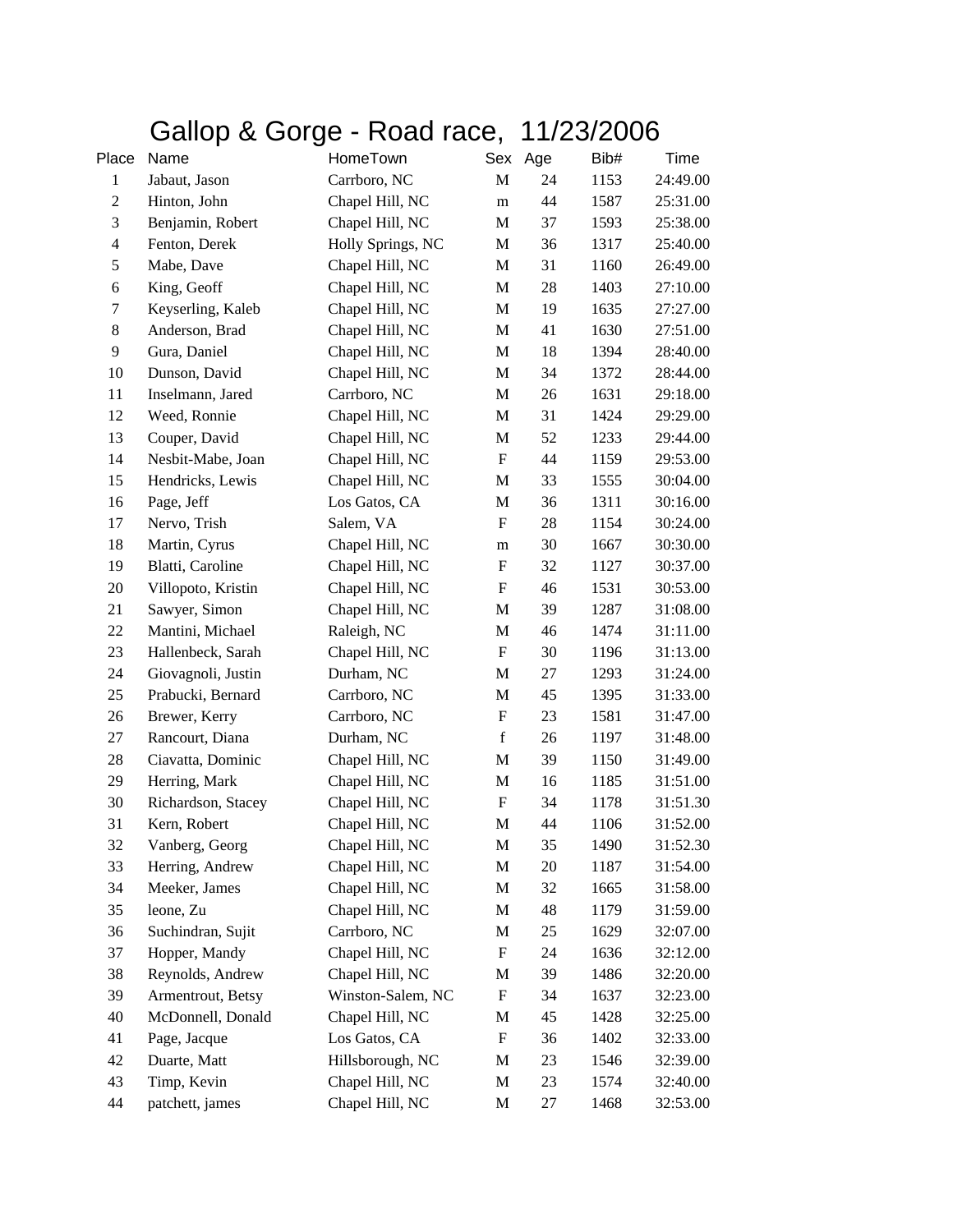| 45     | Brown, Lillian        | Chapel Hill, NC  | F                         | 27 | 1360 | 33:02.00 |
|--------|-----------------------|------------------|---------------------------|----|------|----------|
| 46     | Ehlers, Ben           | ATHENS, GA       | m                         | 36 | 1123 | 33:11.00 |
| 47     | Strange, John         | Durham, NC       | M                         | 32 | 1455 | 33:16.00 |
| 48     | Certain, Kim          | Chapel Hill, NC  | $\mathbf f$               | 38 | 1607 | 33:18.00 |
| 49     | Gilbert, Craig        | DURHAM, NC       | M                         | 47 | 1135 | 33:19.00 |
| 50     | Welsh, Patrick        | Durham, NC       | M                         | 17 | 1400 | 33:20.00 |
| 51     | Van Willigen, Rona    | Chapel Hill, NC  | ${\bf F}$                 | 38 | 1191 | 33:26.00 |
| 52     | Clifton, Greg         | Nashville, NC    | M                         | 42 | 1236 | 33:27.00 |
| 53     | stasz, jeff           | Hillsborough, NC | M                         | 22 | 1368 | 33:34.00 |
| 54     | Silton, Drew          | Chapel Hill, NC  | $\mathbf M$               | 20 | 1418 | 33:36.00 |
| 55     | Nelson, Dave          | Snow Camp, NC    | M                         | 43 | 1108 | 33:37.00 |
| 56     | Hoerger, Jacob        | Chapel Hill, NC  | M                         | 14 | 1221 | 33:38.00 |
| 57     | Kane, William         | DURHAM, NC       | M                         | 51 | 1353 | 33:40.00 |
| 58     | Gapin, Jennifer       | Greensboro, NC   | ${\bf F}$                 | 25 | 1618 | 33:40.00 |
| 59     | MacLean, Kari         | Pittsboro, NC    | F                         | 31 | 1345 | 33:41.00 |
| $60\,$ | Hoerger, Tom          | Chapel Hill, NC  | M                         | 47 | 1222 | 33:45.00 |
| 61     | Sturnev, Jeb          | Durham, NC       | M                         | 46 | 1616 | 33:46.00 |
| 62     | Ross, Tim             | Carrboro, NC     | M                         | 33 | 1138 | 33:51.00 |
| 63     | Superak, Hillary      | Carrboro, NC     | ${\bf F}$                 | 19 | 1119 | 33:57.00 |
| 64     | Klein, Rachel         | DURHAM, NC       | $\boldsymbol{\mathrm{F}}$ | 24 | 1341 | 34:00.00 |
| 65     | Hoelzer, Martha       | Unknown, NA      | F                         | 28 | 1239 | 34:13.00 |
| 66     | Thompson, Steve       | Chapel Hill, NC  | M                         | 51 | 1610 | 34:17.00 |
| 67     | Blake, John           | Chapel Hill, NC  | M                         | 48 | 1255 | 34:18.00 |
| 68     | Bocko, Alan           | Chapel Hill, NC  | M                         | 39 | 1653 | 34:21.00 |
| 69     | Bollenbacher, John    | Chapel Hill, NC  | M                         | 33 | 1660 | 34:24.00 |
| $70\,$ | Noah, Paul            | Carrboro, NC     | M                         | 14 | 1475 | 34:28.00 |
| 71     | Kollins, Katharine    | Durham, NC       | ${\bf F}$                 | 26 | 1465 | 34:33.00 |
| 72     | Tiani, Domenic        | Hillsborough, NC | M                         | 37 | 1462 | 34:34.00 |
| 73     | Carscadden, Rob       | Unknown, NA      | M                         | 40 | 1650 | 34:36.00 |
| 74     | Klein, Rob            | Chevy Chase, MD  | $\mathbf M$               | 57 | 1284 | 34:36.00 |
| 75     | Fleckenstein, Dale    | Unknown, NA      | M                         | 42 | 1649 | 34:36.00 |
| 76     | Hanley, Sean          | Chapel Hill, NC  | $\mathbf M$               | 31 | 1214 | 34:39.00 |
| $77\,$ | Finkelstein, Eric     | Chapel Hill, NC  | M                         | 36 | 1192 | 34:39.00 |
| 78     | Younts, JoAnna        | Chapel Hill, NC  | F                         | 39 | 1340 | 34:40.00 |
| 79     | Abbott, Thomas        | Durham, NC       | M                         | 27 | 1530 | 34:45.00 |
| 80     | Noah, Terry           | Carrboro, NC     | M                         | 47 | 1344 | 34:46.00 |
| 81     | Andersen, Kim         | Evanston, IL     | F                         | 33 | 1335 | 34:47.00 |
| 82     | Hansen, Jan           | Chapel Hill, NC  | m                         | 52 | 1125 | 34:48.00 |
| 83     | Prescott, John        | Chapel Hill, NC  | M                         | 42 | 1654 | 34:49.00 |
| 84     | Madden, William       | Chapel Hill, NC  | M                         | 36 | 1414 | 35:08.00 |
| 85     | Marks, Clare          | Unknown, NA      | F                         | 24 | 1651 | 35:12.00 |
| 86     | Lyles, Ward           | Madison, WI      | M                         | 30 | 1539 | 35:13.00 |
| 87     | Martin, Jim           | Chapel Hill, NC  | M                         | 35 | 1433 | 35:16.00 |
| 88     | Weaver, Mark          | Chapel Hill, NC  | M                         | 37 | 1454 | 35:17.00 |
| 89     | MacKinnon, Matt       | Chapel Hill, NC  | M                         | 34 | 1516 | 35:24.00 |
| 90     | Retsch-Bogart, George | Chapel Hill, NC  | M                         | 54 | 1145 | 35:28.00 |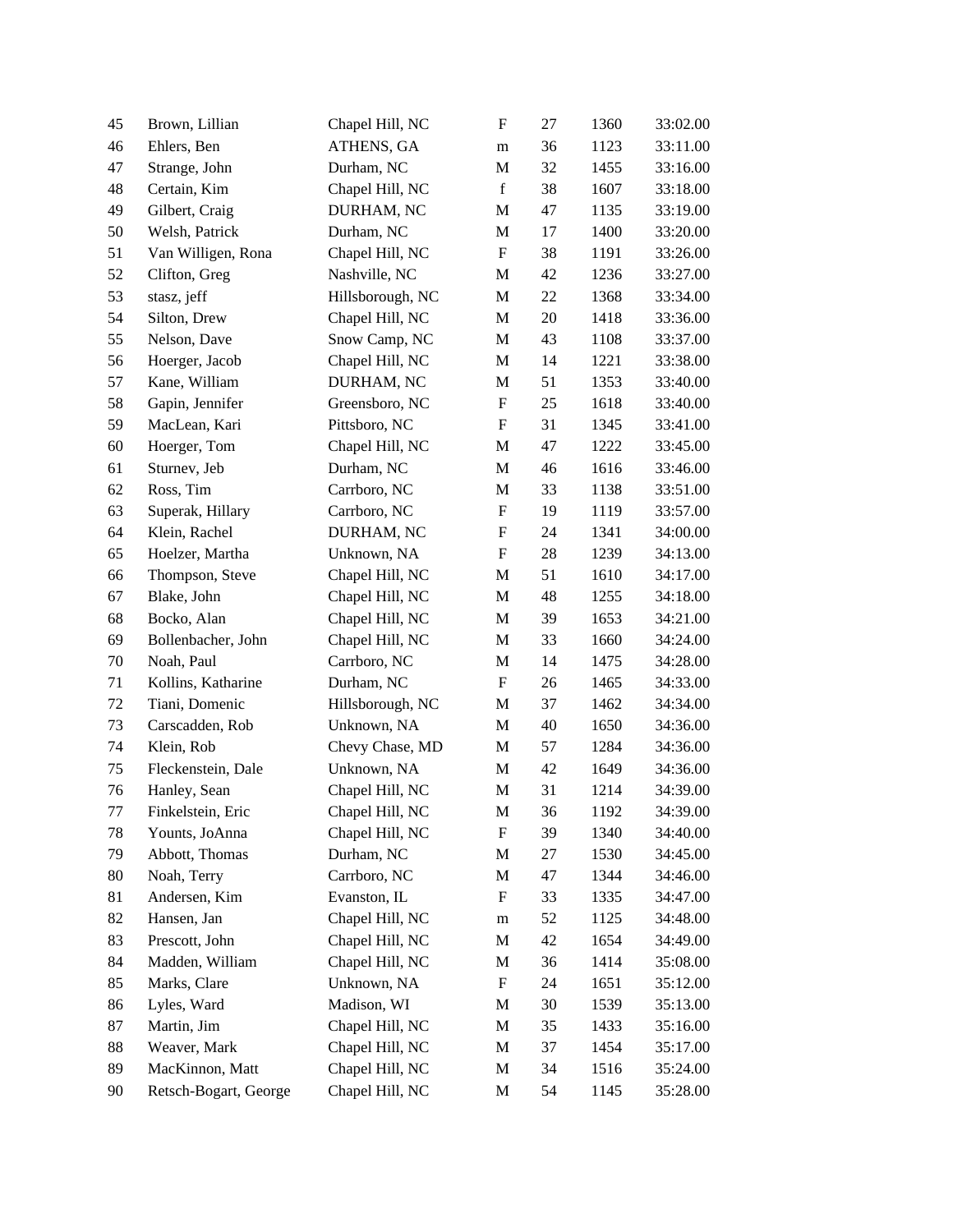| 91  | lloyd, robert         | charlotte, nc     | M                         | 41 | 1397 | 35:31.00 |
|-----|-----------------------|-------------------|---------------------------|----|------|----------|
| 92  | Gordon, Andrew        | Knoxville, TN     | $\mathbf M$               | 37 | 1627 | 35:32.00 |
| 93  | O'Connor, Erin        | Chapel Hill, NC   | $\boldsymbol{\mathrm{F}}$ | 14 | 1632 | 35:34.00 |
| 94  | Younts, Ken           | Chapel Hill, NC   | M                         | 40 | 1338 | 35:37.00 |
| 95  | Spencer, Molly        | Chapel Hill, NC   | $\boldsymbol{\mathrm{F}}$ | 15 | 1513 | 35:39.00 |
| 96  | Callahan, Robert      | Chapel Hill, NC   | M                         | 41 | 1641 | 35:41.00 |
| 97  | Mitchell, Roger       | Carrboro, NC      | $\mathbf M$               | 56 | 1362 | 35:42.00 |
| 98  | Kole, Wessel          | Unknown, NA       | M                         | 42 | 1679 | 35:43.00 |
| 99  | Kollins, Scott        | Durham, NC        | $\mathbf M$               | 36 | 1464 | 35:45.00 |
| 100 | Rhodes, Eric          | Carrboro, NC      | M                         | 35 | 1491 | 35:48.00 |
| 101 | Hilliker, Daniel      | Chapel Hill, NC   | M                         | 40 | 1488 | 35:49.00 |
| 102 | Booth, Simon          | Chapel Hill, NC   | M                         | 30 | 1656 | 35:52.00 |
| 103 | Johnson, Soren        | Carrboro, NC      | $\mathbf M$               | 25 | 1552 | 35:54.00 |
| 104 | Eure, Kristen         | Raleigh, NC       | $\boldsymbol{\mathrm{F}}$ | 17 | 1535 | 36:01.00 |
| 105 | Cook, Donald          | Chapel Hill, NC   | M                         | 50 | 1545 | 36:04.00 |
| 106 | Taylor, Ken           | Chapel Hill, NC   | M                         | 43 | 1220 | 36:08.00 |
| 107 | Parker, Jon           | Chapel Hill, NC   | M                         | 40 | 1170 | 36:09.00 |
| 108 | Weiler, Tina          | Chapel Hill, NC   | $\boldsymbol{\mathrm{F}}$ | 33 | 1180 | 36:15.00 |
| 109 | Vann, William         | Chapel Hill, NC   | M                         | 58 | 1122 | 36:16.00 |
| 110 | Piracci, Michael      | Chapel Hill, NC   | $\mathbf M$               | 49 | 1147 | 36:16.00 |
| 111 | Mathis, Keith         | Durham, NC        | M                         | 36 | 1620 | 36:18.00 |
| 112 | Kaiser, Nancy         | Durham, NC        | $\boldsymbol{\mathrm{F}}$ | 36 | 1655 | 36:22.00 |
| 113 | Brown, Mike           | <b>GRAHAM, NC</b> | M                         | 40 | 1305 | 36:24.00 |
| 114 | Johnson, Trent        | Chapel Hill, NC   | M                         | 25 | 1281 | 36:25.00 |
| 115 | Dwyer, Mike           | Chapel Hill, NC   | M                         | 49 | 1307 | 36:26.00 |
| 116 | Merrihew, Raymond     | Chapel Hill, NC   | M                         | 37 | 1434 | 36:27.00 |
| 117 | Fishman, Matthew      | Chapel Hill, NC   | M                         | 33 | 1415 | 36:27.00 |
| 118 | Yoffe, Mark           | RALEIGH, NC       | M                         | 54 | 1643 | 36:29.00 |
| 119 | SMOLENS, MAX          | Carrboro, NC      | M                         | 25 | 1470 | 36:31.00 |
| 120 | Smith, Tim            | Hillsborough, NC  | M                         | 45 | 1260 | 36:36.00 |
| 121 | Andrews, Nathan       | Chapel Hill, NC   | M                         | 37 | 1323 | 36:41.00 |
| 122 | Bynum, R.L.           | Newport News, VA  | $\mathbf M$               | 46 | 1391 | 36:42.00 |
| 123 | Dunson, Samuel        | Chapel Hill, NC   | M                         | 10 | 1371 | 36:48.00 |
| 124 | Dekker, Tom           | Durham, NC        | M                         | 44 | 1487 | 36:49.00 |
| 125 | Lehman, Dan           | Unknown, NA       | M                         | 44 | 1584 | 36:51.00 |
| 126 | Nevins, Patrick       | Unknown, NA       | M                         | 21 | 1676 | 36:55.00 |
| 127 | linney, george        | Durham, NC        | ${\bf m}$                 | 31 | 1675 | 36:56.00 |
| 128 | Casper, Ed            | Roanoke`, In      | M                         | 28 | 1375 | 36:57.00 |
| 129 | Wojnovich, Scott      | Chapel Hill, NC   | M                         | 37 | 1544 | 36:57.00 |
| 130 | Shugars, Dan          | Chapel Hill, NC   | M                         | 57 | 1237 | 36:58.00 |
| 131 | Shareshian, Paul      | Chapel Hill, NC   | M                         | 39 | 1405 | 36:59.00 |
| 132 | Northen, John         | Chapel Hill, NC   | M                         | 56 | 1301 | 36:59.00 |
| 133 | Mainil, Tricia        | Raleigh, NC       | F                         | 36 | 1264 | 37:01.00 |
| 134 | Gross, Darryl         | Chapel Hill, NC   | M                         | 36 | 1542 | 37:02.00 |
| 135 | Hill, Silas           | Chapel Hill, NC   | М                         | 13 | 1420 | 37:07.00 |
| 136 | Kolling-Perin, Sharon | Carrboro, NC      | $\boldsymbol{\mathrm{F}}$ | 29 | 1211 | 37:08.00 |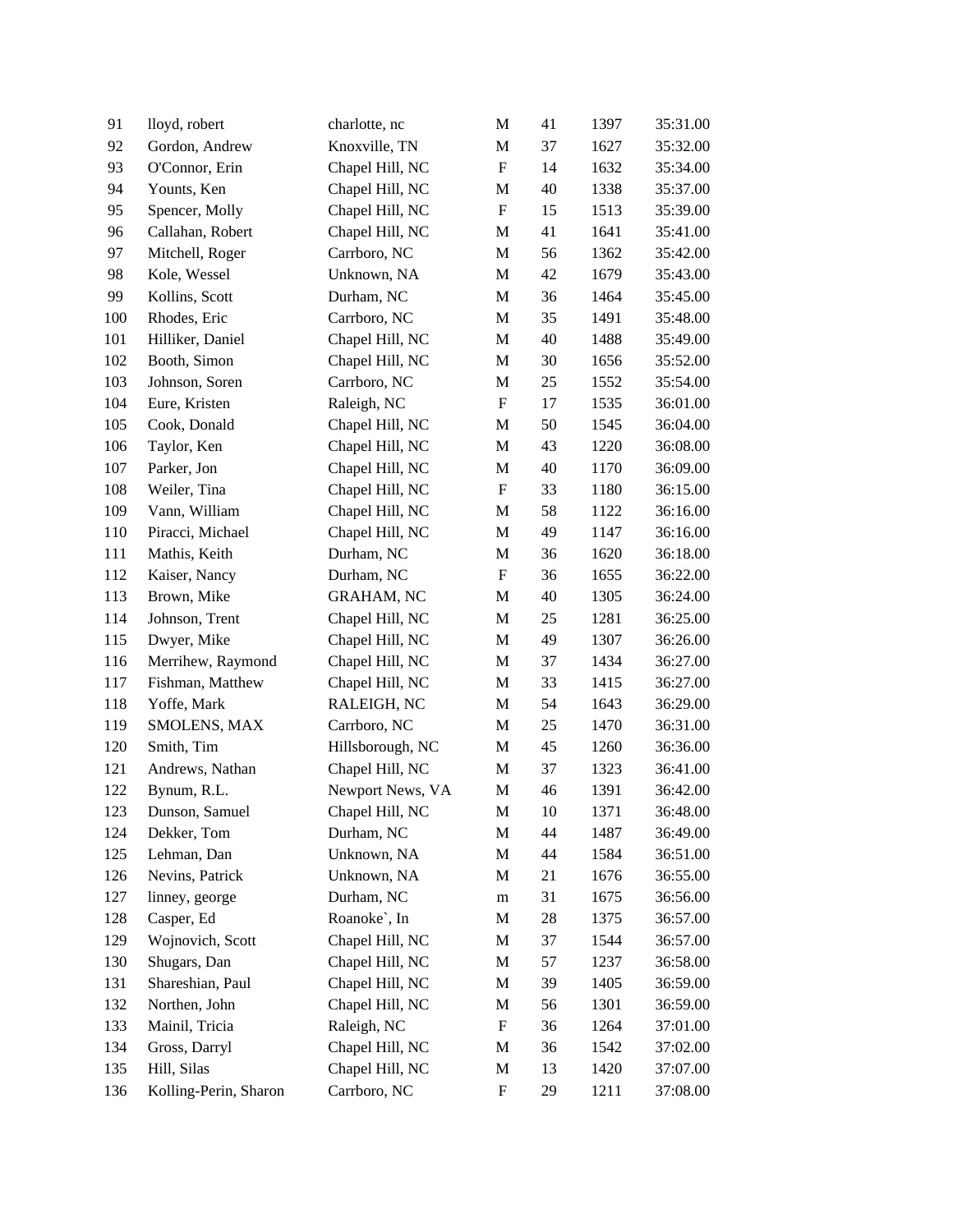| 137 | Piracci, Paul         | Chapel Hill, NC     | M                         | 20 | 1149 | 37:11.00 |
|-----|-----------------------|---------------------|---------------------------|----|------|----------|
| 138 | Marshall, John        | Unknown, NA         | M                         | 51 | 1611 | 37:12.00 |
| 139 | McCann, Richard       | Chapel Hill, NC     | M                         | 58 | 1363 | 37:13.00 |
| 140 | Stuart, Gretchen      | Chapel Hill, NC     | ${\bf F}$                 | 42 | 1333 | 37:15.00 |
| 141 | Fugelso, Otis         | Chapel Hill, NC     | M                         | 29 | 1117 | 37:16.00 |
| 142 | Shemer, Gidi          | Carrboro, NC        | M                         | 41 | 1342 | 37:17.00 |
| 143 | Fish, Eric            | Carrboro, NC        | M                         | 34 | 1557 | 37:19.00 |
| 144 | DeWalt, Darren        | Chapel Hill, NC     | M                         | 37 | 1638 | 37:20.00 |
| 145 | Robertson, D. Brent   | Reidsville, NC      | M                         | 31 | 1299 | 37:36.00 |
| 146 | Pacchiana, Cynthia    | Hillsborough, NC    | $\boldsymbol{\mathrm{F}}$ | 36 | 1262 | 37:37.00 |
| 147 | Cooper, Megan         | Los Angeles, CA     | ${\bf F}$                 | 27 | 1226 | 38:00.00 |
| 148 | Brady, Ann            | Mebane, NC          | $\boldsymbol{\mathrm{F}}$ | 50 | 1331 | 38:03.00 |
| 149 | Long, Thomas          | Blacksburg, Va      | M                         | 51 | 1328 | 38:08.00 |
| 150 | Foy, Robert           | Chapel Hill, NC     | M                         | 45 | 1514 | 38:14.00 |
| 151 | Lachiewicz, Paul      | Chapel Hill, NC     | M                         | 55 | 1111 | 38:15.00 |
| 152 | Smanz, Lyndsay        | Southern Pines, NC  | ${\bf F}$                 | 24 | 1102 | 38:16.00 |
| 153 | Parker-Stephens, Evan | Chapel Hill, NC     | M                         | 27 | 1166 | 38:17.00 |
| 154 | Soo, Ken              | Durham, NC          | M                         | 48 | 1589 | 38:20.00 |
| 155 | Bresky, Carole Lee    | Pittsboro, NC       | $\boldsymbol{\mathrm{F}}$ | 52 | 1218 | 38:22.00 |
| 156 | Abbott, Courtney      | Durham, NC          | $\boldsymbol{\mathrm{F}}$ | 24 | 1529 | 38:23.00 |
| 157 | Davidson, Jean        | Chapel Hill, NC     | $\boldsymbol{\mathrm{F}}$ | 23 | 1386 | 38:24.00 |
| 158 | Kahler, Chris         | Chapel Hill, NC     | $\boldsymbol{\mathrm{F}}$ | 25 | 1227 | 38:25.00 |
| 159 | Vernon, Jim           | Chapel Hill, NC     | M                         | 53 | 1568 | 38:26.00 |
| 160 | Cook, Todd            | Durham, NC          | M                         | 37 | 1541 | 38:27.00 |
| 161 | Erisman, Leigh        | Chapel Hill, NC     | $\boldsymbol{\mathrm{F}}$ | 29 | 1351 | 38:34.00 |
| 162 | Trimmer, Loyd         | Chapel Hill, NC     | M                         | 43 | 1485 | 38:43.00 |
| 163 | Patterson, Evan       | Chapel Hill, NC     | M                         | 39 | 1354 | 38:43.00 |
| 164 | Whitley, Bill         | Chapel Hill, NC     | M                         | 45 | 1298 | 38:44.00 |
| 165 | Charles, Celina       | Unknown, NA         | ${\bf F}$                 | 33 | 1678 | 38:46.00 |
| 166 | Fiedler, Bill         | Chicago, IL         | M                         | 46 | 1334 | 38:48.00 |
| 167 | Allen, Chip           | Chapel Hill, NC     | M                         | 53 | 1569 | 38:49.00 |
| 168 | Bolas, Ellie          | Chapel Hill, NC     | ${\bf F}$                 | 22 | 1551 | 38:50.00 |
| 169 | Piracci, Sante        | Chapel Hill, NC     | M                         | 21 | 1148 | 38:51.00 |
| 170 | Phillips, Mason       | Pittsboro, NC       | M                         | 20 | 1217 | 38:55.00 |
| 171 | Bielski, Julie        | Durham, NC          | F                         | 37 | 1601 | 38:55.00 |
| 172 | Jones, Lisa           | Chapel Hill, NC     | F                         | 30 | 1509 | 38:58.00 |
| 173 | Clayton, Nancy        | Chapel Hill, NC     | $\boldsymbol{\mathrm{F}}$ | 40 | 1303 | 38:58.00 |
| 174 | Lachiewicz, Mark      | Chapel Hill, NC     | M                         | 22 | 1114 | 39:00.00 |
| 175 | Lyons, Regis          | DURHAM, NC          | M                         | 63 | 1586 | 39:08.00 |
| 176 | Slonecker, Blake      | Carrboro, NC        | M                         | 25 | 1199 | 39:11.00 |
| 177 | Mahini, Hassan        | Carrboro, NC        | M                         | 42 | 1615 | 39:14.00 |
| 178 | Hastings, Nikki       | Charlottesville, VA | F                         | 24 | 1204 | 39:16.00 |
| 179 | Dempsey, Molly        | Chapel Hill, NC     | F                         | 45 | 1599 | 39:18.00 |
| 180 | Cranshaw, Joy         | Chapel Hill, NC     | F                         | 27 | 1188 | 39:19.00 |
| 181 | McKnight, Patricia    | Chapel Hill, NC     | F                         | 42 | 1558 | 39:19.00 |
| 182 | McDivitt, Michelle    | Unknown, NA         | F                         | 29 | 1648 | 39:21.00 |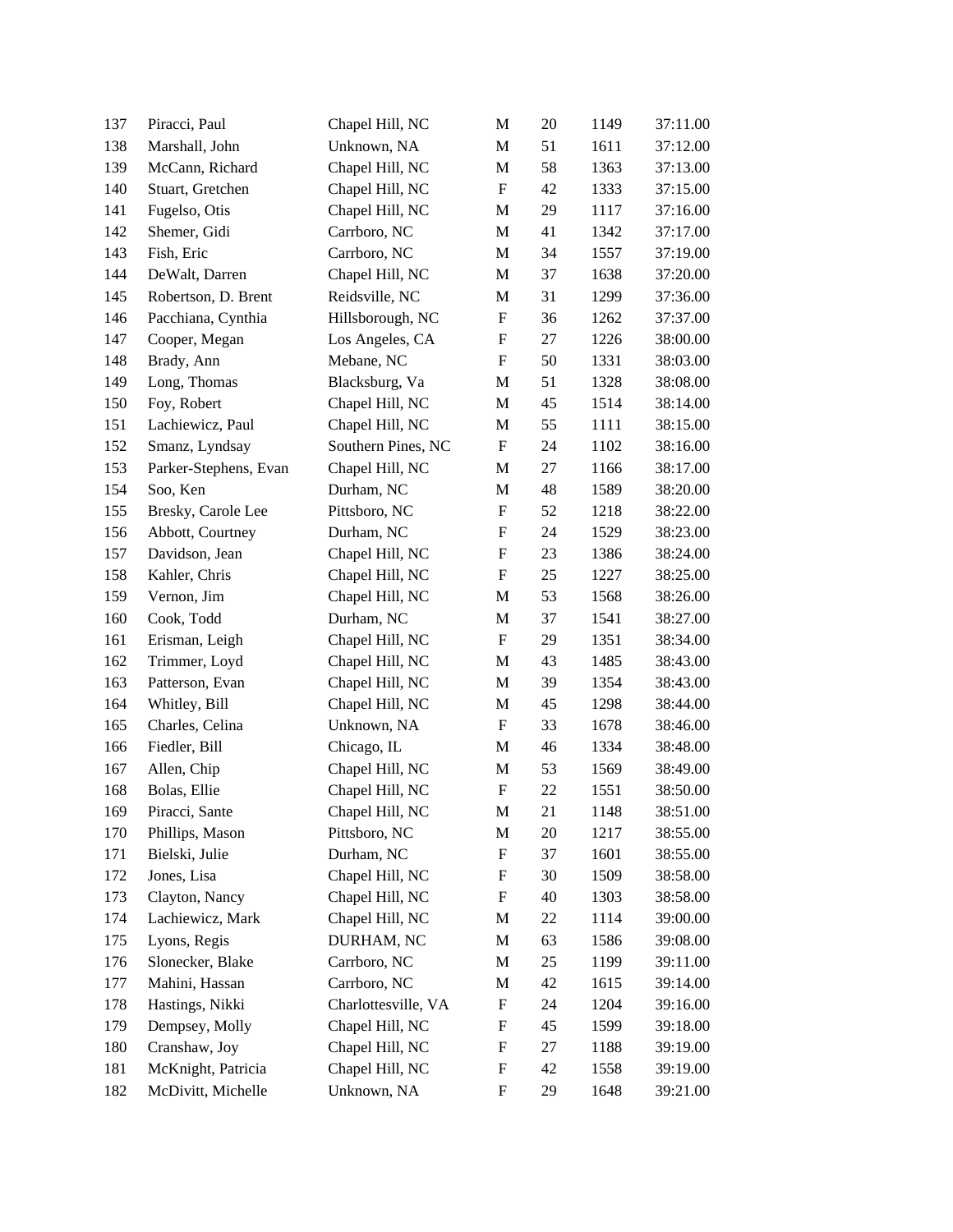| 183 | Tomso, Susan        | Bahama, NC         | $\boldsymbol{\mathrm{F}}$ | 36 | 1270 | 39:22.00 |
|-----|---------------------|--------------------|---------------------------|----|------|----------|
| 184 | Nordwall, Bjorn     | Chapel Hill, NC    | M                         | 55 | 1104 | 39:24.00 |
| 185 | Whitley, Christine  | Chapel Hill, NC    | ${\bf F}$                 | 13 | 1296 | 39:25.00 |
| 186 | Crume, Richard      | DURHAM, NC         | M                         | 54 | 1447 | 39:25.00 |
| 187 | Hadler, Wayne       | Carrboro, NC       | M                         | 52 | 1172 | 39:26.00 |
| 188 | streck, john        | Durham, NC         | M                         | 56 | 1327 | 39:27.00 |
| 189 | Marlowe, Bryan      | Spring Hope, NC    | $\mathbf M$               | 39 | 1247 | 39:33.00 |
| 190 | Wilkinson, Kari     | Mebane, NC         | ${\bf F}$                 | 45 | 1208 | 39:35.00 |
| 191 | Thomas, Brett       | Chapel Hill, NC    | M                         | 35 | 1279 | 39:36.00 |
| 192 | Batchelor, Emma     | Chapel Hill, NC    | ${\bf F}$                 | 26 | 1282 | 39:37.00 |
| 193 | Bishop, Melissa     | Chapel Hill, NC    | $\boldsymbol{\mathrm{F}}$ | 39 | 1662 | 39:38.00 |
| 194 | Ivins, Sally        | Carrboro, NC       | F                         | 51 | 1161 | 39:40.00 |
| 195 | Bishop, Mike        | Chapel Hill, NC    | M                         | 41 | 1663 | 39:45.00 |
| 196 | Akos, Patrick       | Durham, NC         | M                         | 35 | 1560 | 39:46.00 |
| 197 | Harris, Ron         | Suwanee, GA        | M                         | 35 | 1200 | 39:50.00 |
| 198 | Hecker, Lisa        | Mebane, NC         | ${\bf F}$                 | 31 | 1409 | 39:51.00 |
| 199 | Hecker, Brad        | Mebane, NC         | M                         | 35 | 1408 | 39:52.00 |
| 200 | Rouse, Tony         | West End, NC       | M                         | 42 | 1623 | 39:53.00 |
| 201 | Young, Alexa        | Chapel Hill, NC    | ${\bf F}$                 | 11 | 1297 | 39:55.00 |
| 202 | Young, Randy        | Chapel Hill, NC    | $\mathbf M$               | 46 | 1567 | 39:56.00 |
| 203 | Lachiewicz, Anne    | Chapel Hill, NC    | ${\bf F}$                 | 26 | 1110 | 40:00.00 |
| 204 | Kleinhammes, Alfred | Chapel Hill, NC    | M                         | 55 | 1376 | 40:01.00 |
| 205 | Belloni, Mario      | Davidson, NC       | M                         | 41 | 1594 | 40:01.00 |
| 206 | Crump, Carolyn      | Carrboro, NC       | $\boldsymbol{\mathrm{F}}$ | 50 | 1288 | 40:01.00 |
| 207 | Moulder, Katie      | Mebane, NC         | $\boldsymbol{\mathrm{F}}$ | 34 | 1144 | 40:03.00 |
| 208 | Pollard, Nell       | Chapel Hill, NC    | F                         | 25 | 1553 | 40:09.00 |
| 209 | Cogswell, John      | Carrboro, NC       | M                         | 47 | 1105 | 40:12.00 |
| 210 | Cogswell, Patty     | Carrboro, NC       | F                         | 45 | 1219 | 40:12.00 |
| 211 | Ware, David         | Unknown, NA        | M                         | 46 | 1652 | 40:16.00 |
| 212 | Mickelson, Rhonda   | Durham, NC         | ${\bf F}$                 | 52 | 1241 | 40:20.00 |
| 213 | Semcer, Melissa     | Unknown, NA        | F                         | 26 | 1657 | 40:20.00 |
| 214 | Thomas, Scott       | Chapel Hill, NC    | $\mathbf M$               | 39 | 1276 | 40:29.00 |
| 215 | Noah, Hannah        | Carrboro, NC       | F                         | 16 | 1476 | 40:36.00 |
| 216 | Phillips, Michael   | Pittsboro, NC      | M                         | 55 | 1216 | 40:40.00 |
| 217 | Spencer, Mia        | Chapel Hill, NC    | $\boldsymbol{F}$          | 9  | 1595 | 40:42.00 |
| 218 | Shack, Nathan       | Toccoa, GA         | M                         | 28 | 1591 | 40:42.00 |
| 219 | Spencer, Jeff       | Chapel Hill, NC    | M                         | 44 | 1511 | 40:43.00 |
| 220 | Weiss, John         | Columbus, OH       | M                         | 27 | 1131 | 40:45.00 |
| 221 | Akos, Den           | Boulder, CO        | M                         | 39 | 1374 | 40:45.00 |
| 222 | Kuhn, Karen         | Hillsborough, NC   | $\boldsymbol{\mathrm{F}}$ | 38 | 1458 | 40:46.00 |
| 223 | Devore, Brian       | Powder Springs, GA | M                         | 40 | 1392 | 40:50.00 |
| 224 | Nesmith, Pete       | Shadow Hills, CA   | M                         | 36 | 1230 | 40:51.00 |
| 225 | Myers, Andrew       | Merrimack, NH      | M                         | 12 | 1383 | 40:52.00 |
| 226 | Sargent, David      | Pittsboro, NC      | M                         | 50 | 1385 | 40:53.00 |
| 227 | Schnurr, Brad       | Chapel Hill, NC    | M                         | 43 | 1566 | 40:57.00 |
| 228 | Dempsey, Bert       | Chapel Hill, NC    | M                         | 45 | 1600 | 40:58.00 |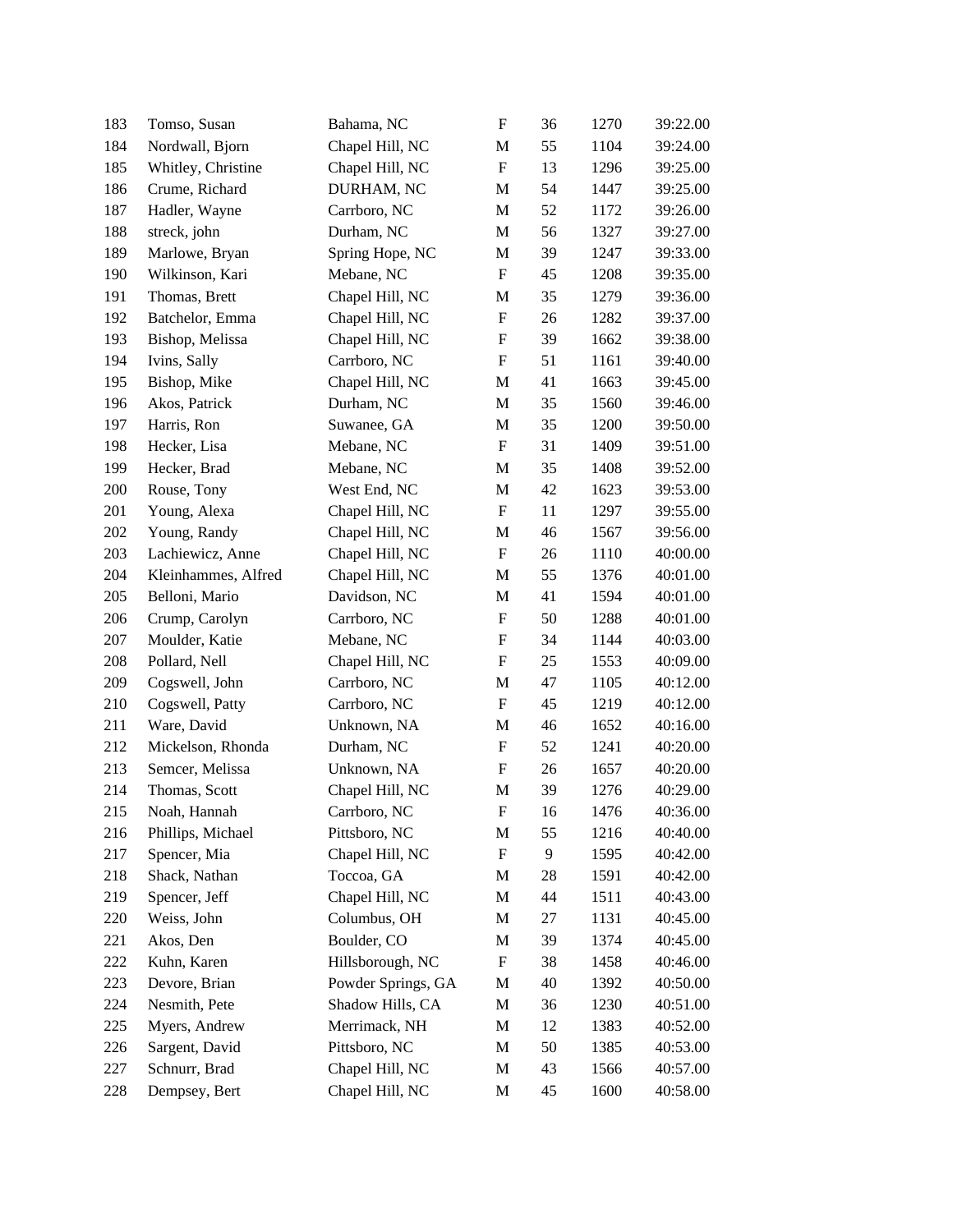| 229 | Buley, Bruce          | Chapel Hill, NC   | M                         | 55 | 1234 | 40:59.00 |
|-----|-----------------------|-------------------|---------------------------|----|------|----------|
| 230 | Schraff, Larissa      | Chapel Hill, NC   | F                         | 39 | 1347 | 40:59.00 |
| 231 | Brown, Melissa        | <b>GRAHAM, NC</b> | $\boldsymbol{\mathrm{F}}$ | 37 | 1304 | 41:00.00 |
| 232 | Geier, Dan            | Allison Park, Pa  | M                         | 57 | 1467 | 41:01.00 |
| 233 | Scronce, Wilton       | Vale, NC          | M                         | 57 | 1626 | 41:01.00 |
| 234 | Miller, Cindy         | Chapel Hill, NC   | $\boldsymbol{\mathrm{F}}$ | 38 | 1312 | 41:02.00 |
| 235 | Schraff, Greg         | Chapel Hill, NC   | M                         | 41 | 1346 | 41:03.00 |
| 236 | Chamberlain, Bill     | Chapel Hill, NC   | M                         | 56 | 1356 | 41:03.00 |
| 237 | Nadolski, Keith       | Chapel Hill, NC   | M                         | 57 | 1129 | 41:04.00 |
| 238 | Kashefsky, Howard     | Durham, NC        | M                         | 37 | 1658 | 41:05.00 |
| 239 | Myers, Mary Ann       | Carrboro, NC      | $\boldsymbol{\mathrm{F}}$ | 45 | 1177 | 41:07.00 |
| 240 | Weiss, Megan          | Columbus, OH      | $\boldsymbol{\mathrm{F}}$ | 25 | 1130 | 41:07.00 |
| 241 | brown, nathan         | Hillsborough, NC  | M                         | 34 | 1396 | 41:12.00 |
| 242 | Streck, Erika         | Durham, NC        | $\boldsymbol{\mathrm{F}}$ | 26 | 1321 | 41:13.00 |
| 243 | Mikl, Jolynn          | Carrboro, NC      | $\boldsymbol{\mathrm{F}}$ | 24 | 1431 | 41:14.00 |
| 244 | Welch, Jeff           | Chapel Hill, NC   | M                         | 40 | 1602 | 41:15.00 |
| 245 | Bauman, Mary          | Oakland, Ca       | $\boldsymbol{\mathrm{F}}$ | 47 | 1543 | 41:16.00 |
| 246 | Shubert, Tiffany      | Chapel Hill, NC   | $\boldsymbol{\mathrm{F}}$ | 36 | 1231 | 41:21.00 |
| 247 | Davis, Mark           | Chapel Hill, NC   | M                         | 45 | 1133 | 41:22.00 |
| 248 | Lloyd, Alin           | Durham, NC        | $\boldsymbol{\mathrm{F}}$ | 35 | 1339 | 41:22.00 |
| 249 | Kohrman, Richard      | Mebane, NC        | M                         | 58 | 1329 | 41:23.00 |
| 250 | Dixon, Bob            | Chapel Hill, NC   | $\mathbf M$               | 47 | 1523 | 41:24.00 |
| 251 | Scott, Caroline       | Chapel Hill, NC   | $\boldsymbol{\mathrm{F}}$ | 50 | 1422 | 41:25.00 |
| 252 | Renn, Jennifer        | Chapel Hill, NC   | $\boldsymbol{\mathrm{F}}$ | 28 | 1404 | 41:31.00 |
| 253 | Allore, John          | Chapel Hill, NC   | M                         | 42 | 1561 | 41:33.00 |
| 254 | Batchelor, Ken        | Chapel Hill, NC   | M                         | 53 | 1283 | 41:36.00 |
| 255 | Limerick, Chris       | Chapel Hill, NC   | M                         | 36 | 1492 | 41:40.00 |
| 256 | Holaday, Sue          | Leesburg, NC      | F                         | 38 | 1448 | 41:40.00 |
| 257 | keathley, vickie      | DURHAM, NC        | F                         | 41 | 1554 | 41:41.00 |
| 258 | Clemmons, Christopher | Chapel Hill, NC   | M                         | 39 | 1480 | 41:47.00 |
| 259 | Williams, Mark        | Chapel Hill, NC   | M                         | 51 | 1598 | 41:48.00 |
| 260 | Williams, Jane        | Chapel Hill, NC   | $\boldsymbol{\mathrm{F}}$ | 16 | 1597 | 41:51.00 |
| 261 | Mullis, Robin         | Carrboro, NC      | $\boldsymbol{\mathrm{F}}$ | 49 | 1243 | 41:52.00 |
| 262 | Nadolski, Lindsey     | Chapel Hill, NC   | F                         | 19 | 1132 | 41:55.00 |
| 263 | Whitehouse, Ben       | Clover, SC        | M                         | 38 | 1517 | 41:56.00 |
| 264 | Galloway, Tommy       | Chapel Hill, NC   | M                         | 36 | 1504 | 41:56.00 |
| 265 | patchett, william     | Chapel Hill, NC   | M                         | 63 | 1469 | 41:58.00 |
| 266 | Randolph, Greg        | Chapel Hill, NC   | M                         | 44 | 1382 | 41:59.00 |
| 267 | Hermann, Christoph    | Mercersburg, PA   | M                         | 17 | 1186 | 42:00.00 |
| 268 | Brockway, Donald      | Birmingham, AL    | M                         | 55 | 1645 | 42:02.00 |
| 269 | Montgomery, Stephanie | Chapel Hill, NC   | F                         | 27 | 1459 | 42:06.00 |
| 270 | Buchman, Liz          | Chapel Hill, NC   | F                         | 42 | 1565 | 42:07.00 |
| 271 | Murrah, Valerie       | Chapel Hill, NC   | F                         | 55 | 1573 | 42:07.00 |
| 272 | Burgard, Sheila       | Chapel Hill, NC   | F                         | 44 | 1157 | 42:07.00 |
| 273 | Lacava, Gina          | Chapel Hill, NC   | F                         | 39 | 1478 | 42:15.00 |
| 274 | Smith, Debbie         | Hillsborough, NC  | F                         | 46 | 1259 | 42:19.00 |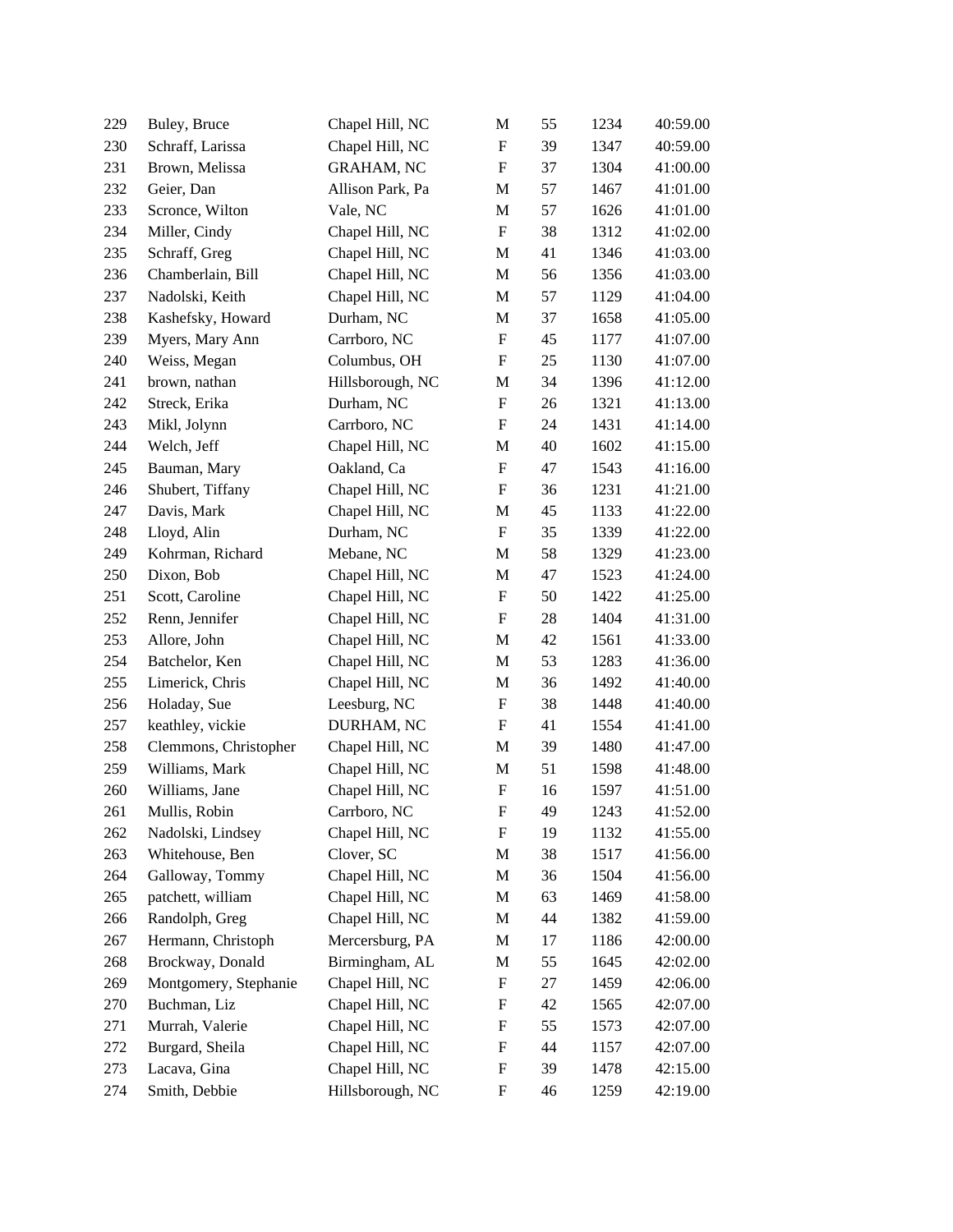| 275 | Thibodeaux, Julie   | Unknown, NA        | $\boldsymbol{\mathrm{F}}$ | 27 | 1659 | 42:23.00 |
|-----|---------------------|--------------------|---------------------------|----|------|----------|
| 276 | Galperin, Elisabeth | Chapel Hill, NC    | $\boldsymbol{\mathrm{F}}$ | 28 | 1134 | 42:24.00 |
| 277 | Cox, Margaret       | Virginia Beach, VA | $\boldsymbol{\mathrm{F}}$ | 19 | 1456 | 42:28.00 |
| 278 | Barker, Paul        | Chapel Hill, NC    | M                         | 58 | 1619 | 42:29.00 |
| 279 | Hawley, Dawna       | Chapel Hill, NC    | ${\bf F}$                 | 36 | 1507 | 42:30.00 |
| 280 | Tyler, Eileen       | Chapel Hill, NC    | $\boldsymbol{\mathrm{F}}$ | 54 | 1151 | 42:33.00 |
| 281 | Lipson, Garry       | Pittsboro, NC      | $\mathbf M$               | 57 | 1164 | 42:33.00 |
| 282 | Lucas, Luke         | Chapel Hill, NC    | M                         | 59 | 1118 | 42:34.00 |
| 283 | Spencer, Debbie     | Chapel Hill, NC    | $\boldsymbol{\mathrm{F}}$ | 42 | 1596 | 42:35.00 |
| 284 | Lackey, Tamara      | Chapel Hill, NC    | $\boldsymbol{\mathrm{F}}$ | 35 | 1604 | 42:40.00 |
| 285 | Stasz, Meghan       | Washington, DC     | ${\bf F}$                 | 27 | 1336 | 42:40.00 |
| 286 | Lackey, Steve       | Chapel Hill, NC    | $\mathbf{M}$              | 36 | 1603 | 42:53.00 |
| 287 | Hessling, Peter     | Durham, NC         | $\mathbf M$               | 54 | 1479 | 42:55.00 |
| 288 | Brodish, Paul       | Carrboro, NC       | M                         | 43 | 1212 | 42:57.00 |
| 289 | Holmes, Mary        | Carrboro, NC       | ${\bf F}$                 | 27 | 1244 | 42:58.00 |
| 290 | Thomas, Angela      | Chapel Hill, NC    | ${\bf F}$                 | 33 | 1278 | 42:58.00 |
| 291 | Neeley, Ned         | Unknown, NA        | $\mathbf M$               | 46 | 1606 | 43:01.00 |
| 292 | Baugh, William      | Seekonk, MA        | $\mathbf{M}$              | 38 | 1521 | 43:03.00 |
| 293 | Grace, Julia        | Carrboro, NC       | $\boldsymbol{\mathrm{F}}$ | 25 | 1471 | 43:06.00 |
| 294 | May, Emma           | Chapel Hill, NC    | $\boldsymbol{\mathrm{F}}$ | 18 | 1483 | 43:06.00 |
| 295 | May, Phillip        | Chapel Hill, NC    | $\mathbf{M}$              | 48 | 1484 | 43:07.00 |
| 296 | Guthrie, Elwin      | Walpole, ME        | M                         | 70 | 1406 | 43:08.00 |
| 297 | Thiessen, Antje     | Chapel Hill, NC    | $\mathbf F$               | 29 | 1309 | 43:10.00 |
| 298 | Mullis, Randy       | Carrboro, NC       | $\mathbf{M}$              | 46 | 1242 | 43:15.00 |
| 299 | Montague, Shannon   | RALEIGH, NC        | $\boldsymbol{\mathrm{F}}$ | 32 | 1201 | 43:16.00 |
| 300 | Watson, Lea         | Chapel Hill, NC    | $\mathbf f$               | 42 | 1647 | 43:19.00 |
| 301 | Larsen, Ken         | Chapel Hill, NC    | $\mathbf M$               | 58 | 1229 | 43:24.00 |
| 302 | Weber, Gretchen     | Dallas, TX         | ${\bf F}$                 | 43 | 1472 | 43:26.00 |
| 303 | Horton, Julie       | Chapel Hill, NC    | F                         | 50 | 1493 | 43:27.00 |
| 304 | Peloquin, Jill      | Durham, NC         | $\boldsymbol{\mathrm{F}}$ | 37 | 1451 | 43:27.00 |
| 305 | Austin, Chad        | Raleigh, NC        | $\mathbf{M}$              | 33 | 1121 | 43:28.00 |
| 306 | Kern, Michael       | Wooster, OH        | $\mathbf M$               | 67 | 1437 | 43:28.00 |
| 307 | Scott, Stephanie    | Chapel Hill, NC    | $\boldsymbol{\mathrm{F}}$ | 23 | 1419 | 43:32.00 |
| 308 | Gibson, Jessica     | Carrboro, NC       | F                         | 30 | 1379 | 43:37.00 |
| 309 | McCullogh, Andrew   | Raleigh, NC        | M                         | 15 | 1534 | 43:38.00 |
| 310 | Gibson, David       | Carrboro, NC       | M                         | 31 | 1377 | 43:38.00 |
| 311 | Boon, Kathy         | Durham, NC         | F                         | 43 | 1355 | 43:42.00 |
| 312 | Shareshian, Susan   | Chapel Hill, NC    | F                         | 46 | 1407 | 43:43.00 |
| 313 | Anderson, Sheelagh  | Chapel Hill, NC    | F                         | 59 | 1155 | 43:50.00 |
| 314 | Young, Jessica      | Chapel Hill, NC    | F                         | 12 | 1668 | 43:54.00 |
| 315 | Fisher, Tom         | Carrboro, NC       | M                         | 60 | 1194 | 43:56.00 |
| 316 | Boccieri, Margie    | Chapel Hill, NC    | F                         | 39 | 1489 | 43:57.00 |
| 317 | Moses, Kitty        | Durham, NC         | F                         | 51 | 1588 | 44:04.00 |
| 318 | Kim, Dana           | Chapel Hill, NC    | F                         | 40 | 1263 | 44:06.00 |
| 319 | Knechtel, John      | Chapel Hill, NC    | M                         | 19 | 1443 | 44:07.00 |
| 320 | Thompson, Charlie   | Chapel Hill, NC    | M                         | 50 | 1294 | 44:08.00 |
|     |                     |                    |                           |    |      |          |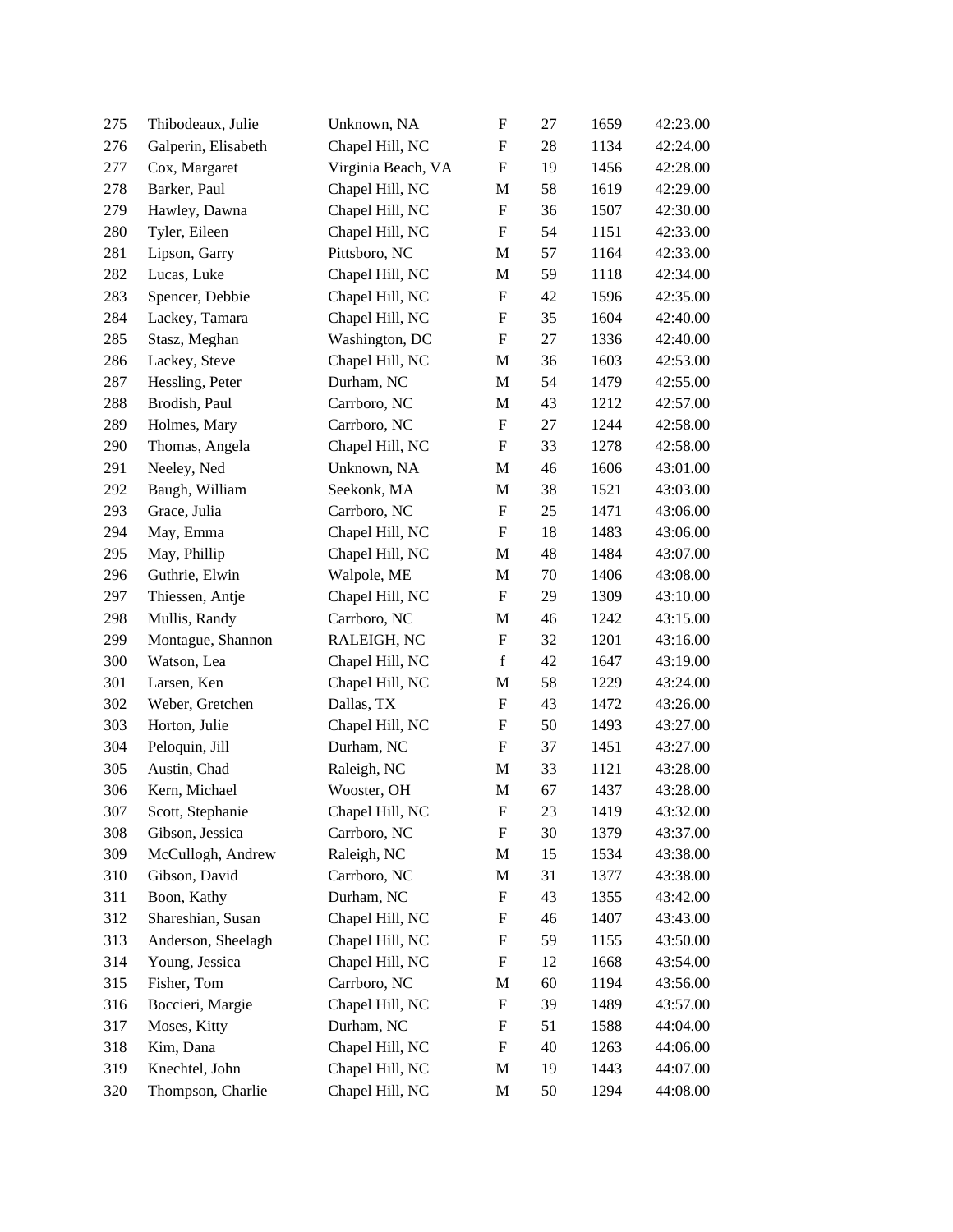| 321 | Cranshaw, Doug      | Cape Elizabeth, ME  | M                         | 59 | 1524 | 44:08.00 |
|-----|---------------------|---------------------|---------------------------|----|------|----------|
| 322 | Donlan, Alexandra   | Chapel Hill, NC     | $\boldsymbol{\mathrm{F}}$ | 26 | 1286 | 44:09.00 |
| 323 | Ommen, Andy         | Durham, NC          | M                         | 25 | 1352 | 44:10.00 |
| 324 | Ommen, Helen        | Durham, NC          | ${\bf F}$                 | 25 | 1350 | 44:10.00 |
| 325 | West, Walter        | Carrboro, NC        | $\mathbf M$               | 59 | 1313 | 44:11.00 |
| 326 | Harris, Tracy       | Durham, NC          | $\boldsymbol{\mathrm{F}}$ | 29 | 1203 | 44:11.00 |
| 327 | Knechtel, Virginia  | Chapel Hill, NC     | $\boldsymbol{\mathrm{F}}$ | 24 | 1444 | 44:12.00 |
| 328 | Glassbrook, Sally   | Chapel Hill, NC     | $\boldsymbol{\mathrm{F}}$ | 48 | 1332 | 44:13.00 |
| 329 | Meeker, Tyler       | Unknown, NA         | M                         | 28 | 1666 | 44:14.00 |
| 330 | Crume, Hana         | DURHAM, NC          | $\boldsymbol{\mathrm{F}}$ | 22 | 1446 | 44:16.00 |
| 331 | Junker, Ellen       | Carrboro, NC        | ${\bf F}$                 | 47 | 1139 | 44:23.00 |
| 332 | Bar-Yosef, Shahar   | Chapel Hill, NC     | M                         | 41 | 1120 | 44:23.00 |
| 333 | Bialeschki, Deb     | Durham, NC          | $\boldsymbol{\mathrm{F}}$ | 55 | 1240 | 44:24.00 |
| 334 | Phillips, Troy      | Chapel Hill, NC     | M                         | 42 | 1683 | 44:24.00 |
| 335 | Monahan, Paul       | Chapel Hill, NC     | ${\rm m}$                 | 43 | 1189 | 44:25.00 |
| 336 | Monahan, Rose       | Chapel Hill, NC     | $\boldsymbol{\mathrm{F}}$ | 30 | 1190 | 44:25.00 |
| 337 | Morrison, Bill      | Durham, NC          | M                         | 39 | 1494 | 44:34.00 |
| 338 | Salmony, Blake      | Unknown, NA         | M                         | 23 | 1677 | 44:35.00 |
| 339 | Bloom, Kerry        | Chapel Hill, NC     | M                         | 52 | 1361 | 44:38.00 |
| 340 | Welsh, Michael      | DURHAM, NC          | M                         | 52 | 1401 | 44:40.00 |
| 341 | Keyserling, Thomas  | Chapel Hill, NC     | M                         | 52 | 1634 | 44:41.00 |
| 342 | Weeks, Kevin        | Carrboro, NC        | M                         | 43 | 1439 | 44:42.00 |
| 343 | Weeks, Ahna         | Carrboro, NC        | $\boldsymbol{\mathrm{F}}$ | 13 | 1438 | 44:42.00 |
| 344 | Helton, Margaret    | Carrboro, NC        | ${\bf F}$                 | 46 | 1477 | 44:43.00 |
| 345 | Samuelson, Tammy    | Chapel Hill, NC     | ${\bf F}$                 | 43 | 1101 | 44:44.00 |
| 346 | Parker, Allie       | Chapel Hill, NC     | ${\bf F}$                 | 9  | 1169 | 44:45.00 |
| 347 | Looby, Maureen      | Chapel Hill, NC     | $\boldsymbol{\mathrm{F}}$ | 48 | 1482 | 44:45.00 |
| 348 | Rizzardi, Aldo      | Unknown, NA         | M                         | 31 | 1680 | 44:46.00 |
| 349 | Hastings, Adam      | Charlottesville, VA | M                         | 25 | 1205 | 44:49.00 |
| 350 | Clark, Elizabeth    | Chapel Hill, NC     | $\boldsymbol{\mathrm{F}}$ | 18 | 1195 | 44:51.00 |
| 351 | Smith, Alaina       | Hillsborough, NC    | ${\bf F}$                 | 16 | 1258 | 44:52.00 |
| 352 | O'Connor, Craig     | Clarksville, MD     | $\mathbf M$               | 44 | 1628 | 44:53.00 |
| 353 | Northen, Lindsay    | Chapel Hill, NC     | $\boldsymbol{\mathrm{F}}$ | 25 | 1592 | 44:54.00 |
| 354 | Johnson, Katherine  | Virginia Beach, VA  | F                         | 18 | 1564 | 44:54.00 |
| 355 | Parker, Donna       | Chapel Hill, NC     | F                         | 40 | 1605 | 44:55.00 |
| 356 | Vossler, Matthew D. | Darien, CT          | M                         | 10 | 1578 | 44:57.00 |
| 357 | Price, Val          | Raleigh, NC         | M                         | 60 | 1193 | 44:57.00 |
| 358 | Johnson, Debbie     | Durham, NC          | F                         | 31 | 1423 | 44:58.00 |
| 359 | McCollum, Jennifer  | Durham, NC          | F                         | 36 | 1496 | 44:58.00 |
| 360 | Genderson, Herman   | Chapel Hill, NC     | M                         | 37 | 1266 | 44:59.00 |
| 361 | Resnick, Michael    | chapel hill, nc     | M                         | 64 | 1364 | 45:00.00 |
| 362 | Burns, Kimberlie    | Carrboro, NC        | F                         | 45 | 1246 | 45:01.00 |
| 363 | Altmueller, Stephan | Chapel Hill, NC     | M                         | 33 | 1357 | 45:01.00 |
| 364 | Helpingstine, Fran  | Chapel Hill, NC     | F                         | 43 | 1520 | 45:02.00 |
| 365 | Hill, Dawn          | Tampa, FL           | F                         | 31 | 1387 | 45:07.00 |
| 366 | Virag, Scott        | Durham, NC          | M                         | 31 | 1411 | 45:11.00 |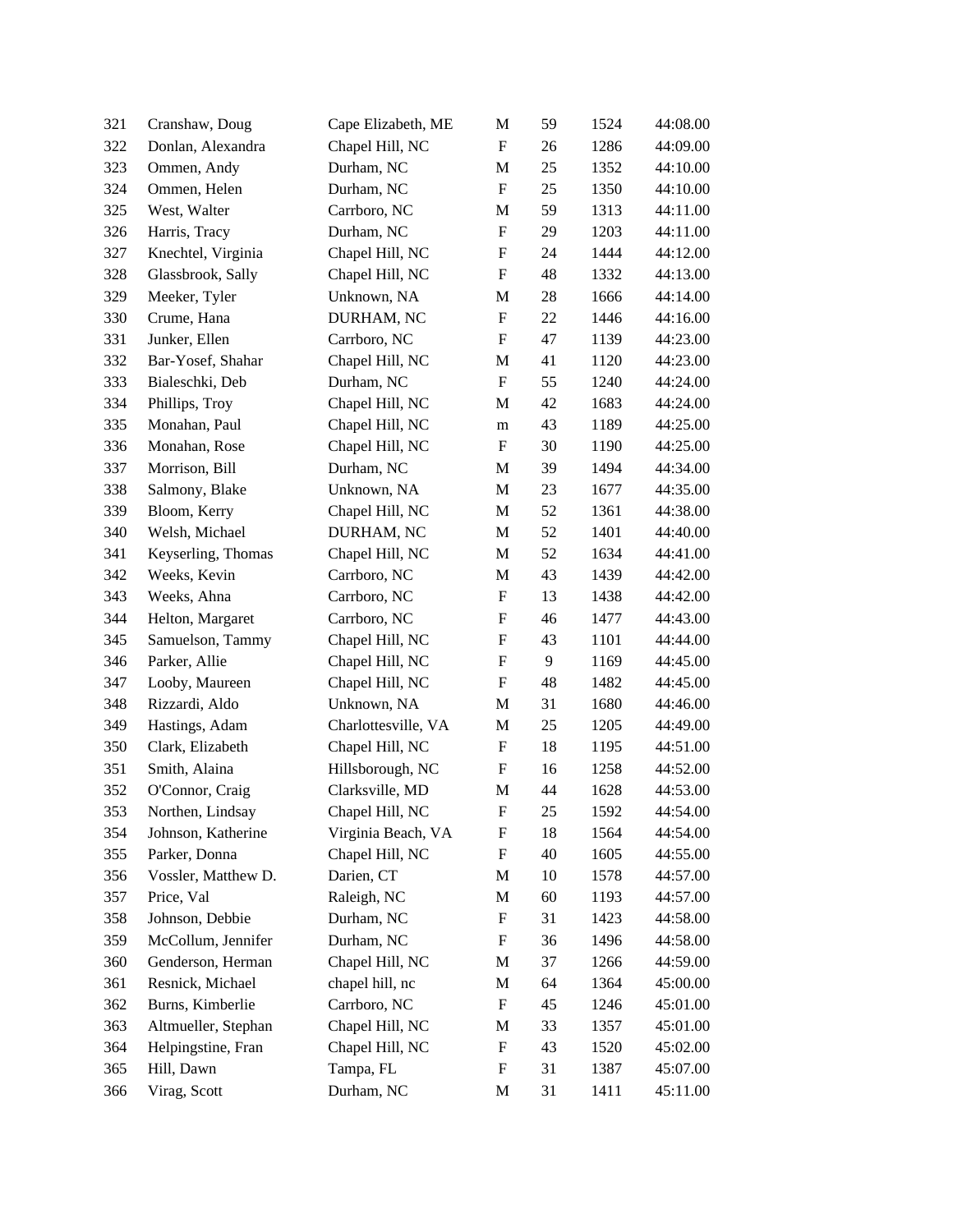| 367 | O'Connor, Chris       | Chapel Hill, NC  | M                         | 48 | 1633 | 45:16.00 |
|-----|-----------------------|------------------|---------------------------|----|------|----------|
| 368 | Ford, Amy             | DURHAM, NC       | $\boldsymbol{\mathrm{F}}$ | 34 | 1326 | 45:18.00 |
| 369 | Masse, Danny          | Chapel Hill, NC  | M                         | 15 | 1324 | 45:19.00 |
| 370 | Slonecker, Andie      | Carrboro, NC     | $\boldsymbol{\mathrm{F}}$ | 25 | 1198 | 45:19.00 |
| 371 | Boone, Joan           | Efland, NC       | $\boldsymbol{\mathrm{F}}$ | 54 | 1510 | 45:23.00 |
| 372 | Hoke, Theresa Hatzell | Durham, NC       | $\boldsymbol{\mathrm{F}}$ | 43 | 1384 | 45:23.00 |
| 373 | Perry, Susan          | Chapel Hill, NC  | $\mathbf f$               | 43 | 1103 | 45:25.00 |
| 374 | Knowles, Don          | Pittsboro, NC    | M                         | 59 | 1461 | 45:26.00 |
| 375 | McClure, Elizabeth    | Chapel Hill, NC  | $\boldsymbol{\mathrm{F}}$ | 38 | 1280 | 45:29.00 |
| 376 | White, Kellianne      | DURHAM, NC       | $\boldsymbol{\mathrm{F}}$ | 38 | 1532 | 45:31.00 |
| 377 | Harris, Shannon       | Carrboro, NC     | $\boldsymbol{\mathrm{F}}$ | 33 | 1435 | 45:33.00 |
| 378 | Seawell, Scottie      | Carrboro, NC     | ${\bf F}$                 | 42 | 1348 | 45:34.00 |
| 379 | Baker, Shannon        | Ogden, UT        | $\boldsymbol{\mathrm{F}}$ | 30 | 1302 | 45:44.00 |
| 380 | Klemesrud, Brad       | Ogden, UT        | M                         | 31 | 1300 | 45:47.00 |
| 381 | Boyle, Phillip        | Carrboro, NC     | M                         | 53 | 1349 | 45:48.00 |
| 382 | McDonald, Jean        | Chapel Hill, NC  | $\boldsymbol{\mathrm{F}}$ | 45 | 1245 | 45:50.00 |
| 383 | Ehlers, Sarah         | ATHENS, GA       | $\boldsymbol{\mathrm{F}}$ | 36 | 1124 | 45:52.00 |
| 384 | Eldred, Tracy         | Carrboro, NC     | $\boldsymbol{\mathrm{F}}$ | 36 | 1580 | 45:52.00 |
| 385 | McCleery, Justin      | Apex, NC         | M                         | 26 | 1252 | 45:54.00 |
| 386 | Crandell, Maribeth    | Carrboro, NC     | $\boldsymbol{\mathrm{F}}$ | 48 | 1646 | 46:01.00 |
| 387 | Shack, Emily          | Boone, NC        | $\boldsymbol{\mathrm{F}}$ | 27 | 1590 | 46:01.00 |
| 388 | Vossler, Patricia     | Darien, CT       | F                         | 13 | 1576 | 46:03.00 |
| 389 | Malloy, Erin          | Chapel Hill, NC  | $\boldsymbol{\mathrm{F}}$ | 40 | 1429 | 46:05.00 |
| 390 | Muller, Dayna         | Carrboro, NC     | $\boldsymbol{\mathrm{F}}$ | 36 | 1223 | 46:08.00 |
| 391 | Lynch, Charles        | Chapel Hill, NC  | M                         | 29 | 1609 | 46:10.00 |
| 392 | Polinsky, Shelley     | Chapel Hill, NC  | $\boldsymbol{F}$          | 28 | 1608 | 46:31.00 |
| 393 | Dinola, Sandy         | Chapel Hill, NC  | $\boldsymbol{\mathrm{F}}$ | 51 | 1206 | 46:32.00 |
| 394 | Wilks, Leah           | Hillsborough, NC | $\boldsymbol{\mathrm{F}}$ | 19 | 1182 | 46:33.00 |
| 395 | Dinola, Michael       | Chapel Hill, NC  | M                         | 51 | 1207 | 46:33.00 |
| 396 | Wilks, Bruce          | Hillsborough, NC | M                         | 54 | 1181 | 46:33.00 |
| 397 | Jones, Rodney         | Chapel Hill, NC  | $\mathbf{M}$              | 57 | 1265 | 46:34.00 |
| 398 | rogers, shay          | Alexandria, VA   | $\boldsymbol{\mathrm{F}}$ | 27 | 1256 | 46:34.00 |
| 399 | Ross, Amanda          | Unknown, NA      | F                         | 26 | 1674 | 46:35.00 |
| 400 | Weeks, Cynthia        | Carrboro, NC     | F                         | 42 | 1442 | 46:39.00 |
| 401 | McCarville, Joe       | Durham, NC       | M                         | 48 | 1380 | 46:40.00 |
| 402 | Peck, Michael         | Unknown, NA      | M                         | 53 | 1162 | 46:42.00 |
| 403 | Trimme, Susan         | Chapel Hill, NC  | F                         | 43 | 1473 | 46:43.00 |
| 404 | Marinos, Maria        | DURHAM, NC       | F                         | 28 | 1393 | 46:52.00 |
| 405 | Acipayamli, Guney     | Carrboro, NC     | F                         | 26 | 1572 | 46:57.00 |
| 406 | Vossler, Matt J.      | Darien, CT       | M                         | 44 | 1577 | 46:58.00 |
| 407 | Schimmelfing, Anna    | Chapel Hill, NC  | $\boldsymbol{\mathrm{F}}$ | 21 | 1183 | 46:59.00 |
| 408 | Schimmelfing, Leon    | Chapel Hill, NC  | M                         | 53 | 1184 | 47:00.00 |
| 409 | Christian, Phillip    | Cumming, GA      | M                         | 41 | 1533 | 47:01.00 |
| 410 | Hansen, Katie         | Chapel Hill, NC  | F                         | 10 | 1126 | 47:02.00 |
| 411 | Anderson, Palmer      | Chapel Hill, NC  | M                         | 12 | 1175 | 47:03.00 |
| 412 | Anderson, Cynthia     | Carrboro, NC     | F                         | 47 | 1176 | 47:04.00 |
|     |                       |                  |                           |    |      |          |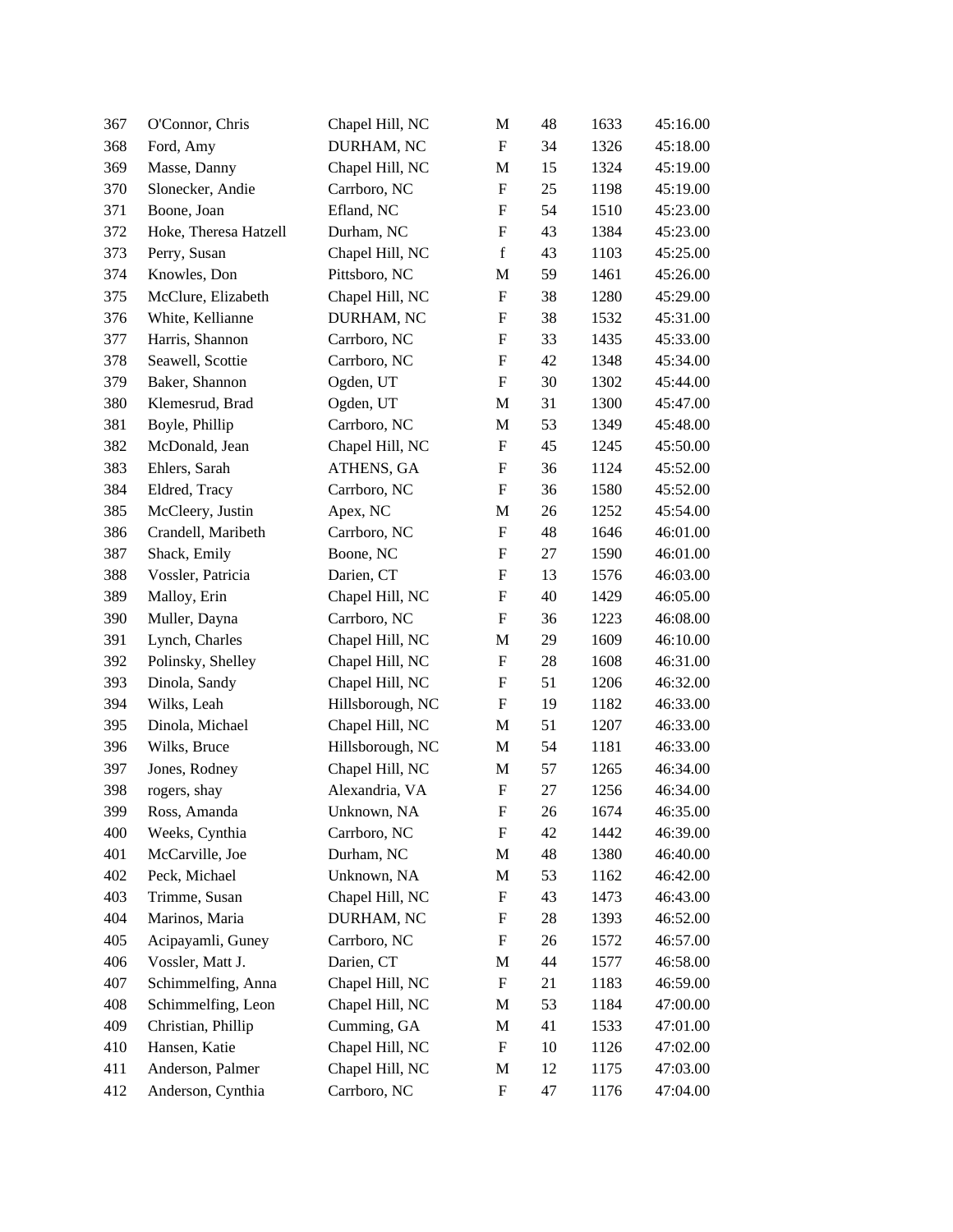| 413 | Bizik, Jeff          | CARY, NC           | M                         | 40 | 1320 | 47:10.00 |
|-----|----------------------|--------------------|---------------------------|----|------|----------|
| 414 | Pursell, Lynn        | Springfield, MO    | ${\bf F}$                 | 25 | 1426 | 47:13.00 |
| 415 | Pursell, Zachary     | Hillsborough, NC   | M                         | 30 | 1427 | 47:14.00 |
| 416 | King, Erin           | RALEIGH, NC        | ${\bf F}$                 | 26 | 1261 | 47:15.00 |
| 417 | Hartwell, Hadley     | Carrboro, NC       | F                         | 30 | 1417 | 47:16.00 |
| 418 | Roggenbuck, Sharon   | Hillsborough, NC   | ${\bf F}$                 | 68 | 1466 | 47:17.00 |
| 419 | Whitmore, Sarah      | Chapel Hill, NC    | $\boldsymbol{\mathrm{F}}$ | 60 | 1306 | 47:23.00 |
| 420 | Knechtel, Diana      | Chapel Hill, NC    | F                         | 54 | 1445 | 47:28.00 |
| 421 | Stasz, Bird          | Hillsborough, NC   | F                         | 58 | 1337 | 47:32.00 |
| 422 | Torkelson, Hannah    | Carrboro, NC       | $\boldsymbol{\mathrm{F}}$ | 19 | 1316 | 47:40.00 |
| 423 | Pierce, Kathleen     | Carrboro, NC       | $\boldsymbol{\mathrm{F}}$ | 29 | 1140 | 47:41.00 |
| 424 | Tiani, Sarah         | Hillsborough, NC   | $\boldsymbol{\mathrm{F}}$ | 32 | 1463 | 47:45.00 |
| 425 | Lawrence, Kathy      | Hillsborough, NC   | $\boldsymbol{\mathrm{F}}$ | 46 | 1235 | 47:49.00 |
| 426 | Wujciak, Barbara     | Hillsborough, NC   | ${\bf F}$                 | 45 | 1436 | 47:52.00 |
| 427 | Bachelda, Rachel     | New York, NY       | F                         | 30 | 1224 | 47:56.00 |
| 428 | Thompson, Hillary    | New York, NY       | ${\bf F}$                 | 25 | 1225 | 47:57.00 |
| 429 | Tomso, Daniel        | Bahama, NC         | M                         | 37 | 1269 | 48:03.00 |
| 430 | Geier, Tim           | Southern Pines, NC | M                         | 27 | 1413 | 48:09.00 |
| 431 | resnick, jennifer    | Chapel Hill, NC    | F                         | 36 | 1366 | 48:12.00 |
| 432 | Steffens, Tyson      | Durham, NC         | $\mathbf M$               | 33 | 1268 | 48:12.00 |
| 433 | Resnick, Jared       | Chapel Hill, NC    | M                         | 38 | 1365 | 48:15.00 |
| 434 | Gale, w. Patrick     | Chapel Hill, NC    | $\mathbf{M}$              | 32 | 1416 | 48:16.00 |
| 435 | Goodhand, Meg        | DURHAM, NC         | $\boldsymbol{\mathrm{F}}$ | 47 | 1257 | 48:18.00 |
| 436 | sell-goodhand, leah  | DURHAM, NC         | $\boldsymbol{\mathrm{F}}$ | 16 | 1550 | 48:20.00 |
| 437 | Lane, Nancy          | Chapel Hill, NC    | F                         | 55 | 1449 | 48:30.00 |
| 438 | Ward, Angie          | Durham, NC         | F                         | 36 | 1250 | 48:36.00 |
| 439 | Krueger, Kirsten     | Carrboro, NC       | $\boldsymbol{\mathrm{F}}$ | 38 | 1538 | 48:37.00 |
| 440 | Curtis, Jennifer     | Carrboro, NC       | $\boldsymbol{\mathrm{F}}$ | 43 | 1500 | 48:45.00 |
| 441 | Bell, Mike           | Carrboro, NC       | $\mathbf{M}$              | 42 | 1498 | 48:48.00 |
| 442 | Bell, Rich           | Carrboro, NC       | M                         | 44 | 1499 | 48:48.00 |
| 443 | lloyd, carolin       | charlotte, nc      | $\boldsymbol{\mathrm{F}}$ | 41 | 1398 | 48:49.00 |
| 444 | Bizik, Liz           | CARY, NC           | $\boldsymbol{\mathrm{F}}$ | 39 | 1319 | 48:55.00 |
| 445 | Wolf, Susan          | Carrboro, NC       | F                         | 37 | 1213 | 48:59.00 |
| 446 | Yoffe, Valerie       | RALEIGH, NC        | F                         | 44 | 1644 | 49:00.00 |
| 447 | Robinson, Donita     | Durham, NC         | F                         | 38 | 1410 | 49:03.00 |
| 448 | Wightman, Mark       | Chapel Hill, NC    | M                         | 59 | 1450 | 49:05.00 |
| 449 | Jaworski, Claire     | Ijamsville, MD     | F                         | 11 | 1272 | 49:20.00 |
| 450 | Murphy, Brendan      | Chapel Hill, NC    | M                         | 42 | 1389 | 49:26.00 |
| 451 | Steinmetz, Gabriella | Chapel Hill, NC    | F                         | 37 | 1390 | 49:26.00 |
| 452 | Glidewell, Keith     | Chapel Hill, NC    | M                         | 47 | 1664 | 49:26.00 |
| 453 | caster, leslie       | Carrboro, NC       | F                         | 33 | 1109 | 49:56.00 |
| 454 | Masse, Peggy         | Chapel Hill, NC    | F                         | 43 | 1325 | 50:06.00 |
| 455 | Masse, Gary          | Chapel Hill, NC    | M                         | 44 | 1322 | 50:11.00 |
| 456 | Rigsbee, Carol       | Chapel Hill, NC    | F                         | 47 | 1548 | 50:12.00 |
| 457 | Herman, Lauren       | Hillsborough, NC   | F                         | 37 | 1432 | 50:13.00 |
| 458 | shipman, keith       | Chapel Hill, NC    | M                         | 32 | 1367 | 50:18.00 |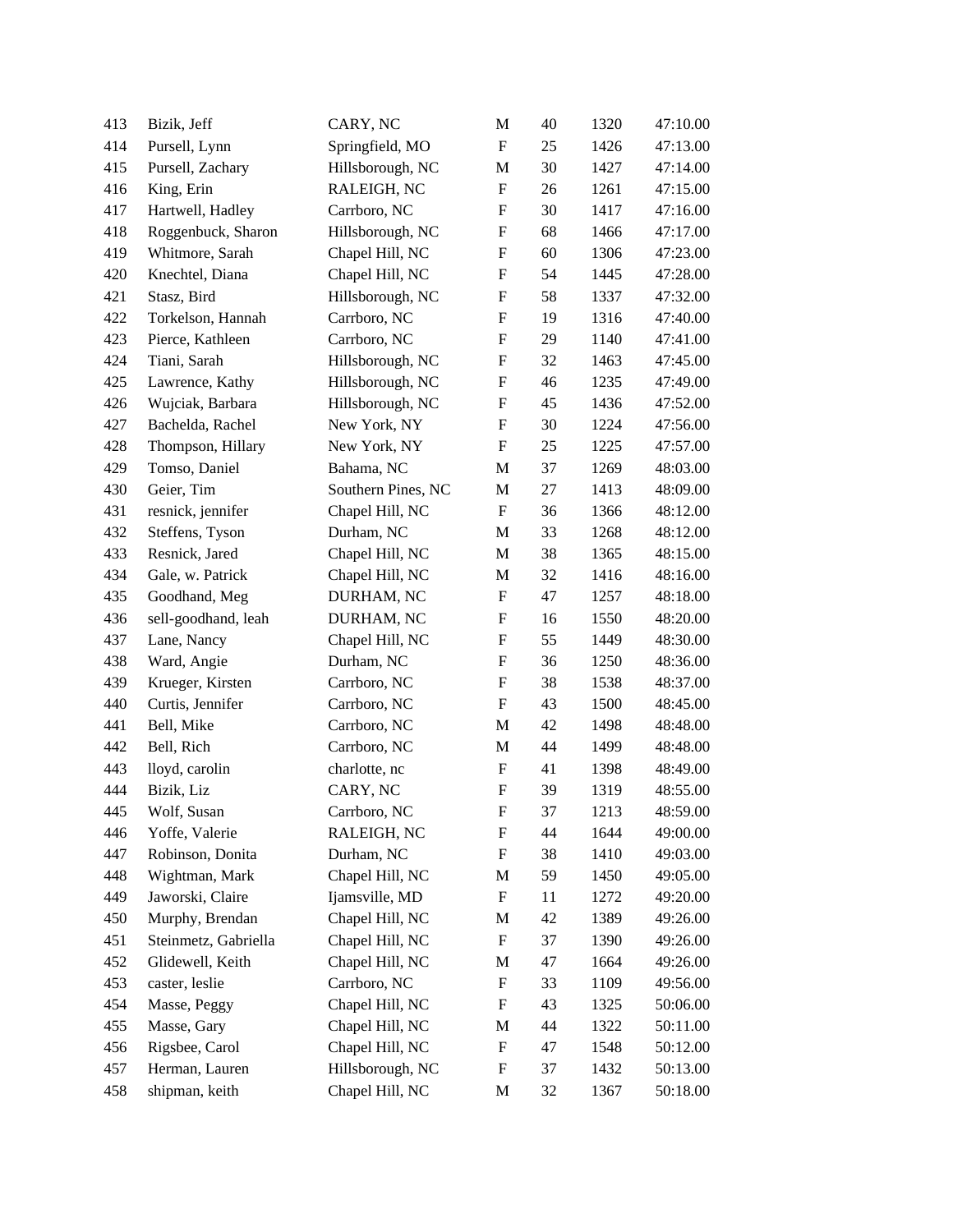| 459 | LaVelle, Rob          | Carrboro, NC     | M                         | 38 | 1537 | 50:19.00 |
|-----|-----------------------|------------------|---------------------------|----|------|----------|
| 460 | Harris, Sarah         | Hillsborough, NC | $\boldsymbol{\mathrm{F}}$ | 27 | 1540 | 50:22.00 |
| 461 | Boroski, Jennifer     | Hillsborough, NC | $\boldsymbol{\mathrm{F}}$ | 36 | 1512 | 50:23.00 |
| 462 | Tuskey, Mark          | Chapel Hill, NC  | M                         | 53 | 1381 | 50:24.00 |
| 463 | Brady, Linda          | Unknown, NA      | $\boldsymbol{\mathrm{F}}$ | 38 | 1661 | 50:26.00 |
| 464 | Novak, Julie          | Chapel Hill, NC  | $\boldsymbol{\mathrm{F}}$ | 33 | 1412 | 50:39.00 |
| 465 | Parmelee, Julie       | Chapel Hill, NC  | $\boldsymbol{\mathrm{F}}$ | 44 | 1481 | 50:41.00 |
| 466 | Whitehouse, Harrison  | Raleigh, NC      | M                         | 23 | 1502 | 50:49.00 |
| 467 | Whitehouse, Don       | Gaithersburg, MD | M                         | 34 | 1503 | 50:49.00 |
| 468 | Burd, Wendy           | Durham, NC       | $\boldsymbol{\mathrm{F}}$ | 28 | 1158 | 50:51.00 |
| 469 | Hilb, Jessica         | Boulder, CO      | $\boldsymbol{\mathrm{F}}$ | 23 | 1373 | 50:53.00 |
| 470 | Rapp, Cindy           | Durham, NC       | $\boldsymbol{\mathrm{F}}$ | 28 | 1289 | 50:58.00 |
| 471 | Saulter, Mark         | Durham, NC       | M                         | 44 | 1621 | 51:07.00 |
| 472 | Howell, Anita         | Chapel Hill, NC  | $\boldsymbol{\mathrm{F}}$ | 52 | 1624 | 51:13.00 |
| 473 | Howell, John          | Chapel Hill, NC  | M                         | 53 | 1625 | 51:14.00 |
| 474 | Devries, Michael      | Durham, NC       | M                         | 30 | 1267 | 51:34.00 |
| 475 | Nutley, Tara          | Chapel Hill, NC  | $\boldsymbol{\mathrm{F}}$ | 39 | 1141 | 51:45.00 |
| 476 | Stafford, Renae       | Carrboro, NC     | $\boldsymbol{\mathrm{F}}$ | 49 | 1614 | 51:45.00 |
| 477 | Callahan, Dari        | Chapel Hill, NC  | $\boldsymbol{\mathrm{F}}$ | 12 | 1639 | 51:48.00 |
| 478 | Jaworski, Louise      | Ijamsville, MD   | $\boldsymbol{\mathrm{F}}$ | 42 | 1275 | 51:52.00 |
| 479 | Docherty, Sharron     | Hillsborough, NC | $\boldsymbol{\mathrm{F}}$ | 44 | 1430 | 51:54.00 |
| 480 | Perin, Kelly          | DURHAM, NC       | F                         | 30 | 1209 | 51:55.00 |
| 481 | Kohrman, Eliza        | Mebane, NC       | F                         | 13 | 1330 | 51:55.00 |
| 482 | Welborn, Lisa         | Durham, NC       | $\boldsymbol{\mathrm{F}}$ | 41 | 1142 | 51:57.00 |
| 483 | Rambusch, Elizabeth   | Durham, NC       | $\boldsymbol{\mathrm{F}}$ | 32 | 1308 | 52:00.00 |
| 484 | Vossler, Pam          | Darien, CT       | $\boldsymbol{\mathrm{F}}$ | 47 | 1579 | 52:03.00 |
| 485 | Earnhardt, Nancy Jane | RALEIGH, NC      | $\boldsymbol{\mathrm{F}}$ | 27 | 1495 | 52:13.00 |
| 486 | Earnhardt, Bill       | RALEIGH, NC      | M                         | 58 | 1497 | 52:23.00 |
| 487 | Harris, Myra          | Durham, NC       | F                         | 61 | 1202 | 52:26.00 |
| 488 | Oliver, Monica        | Seekonk, MA      | $\boldsymbol{\mathrm{F}}$ | 49 | 1522 | 52:26.00 |
| 489 | Ingersoll, Helen      | Cedar Grove, NC  | $\boldsymbol{\mathrm{F}}$ | 33 | 1369 | 52:28.00 |
| 490 | Colburn, Kate         | Carrboro, NC     | $\boldsymbol{\mathrm{F}}$ | 50 | 1171 | 52:29.00 |
| 491 | Jaworski, John        | Ijamsville, MD   | M                         | 44 | 1274 | 52:35.00 |
| 492 | Jaworski, Caroline    | Ijamsville, MD   | F                         | 8  | 1271 | 52:35.00 |
| 493 | Jaworski, James       | Ijamsville, MD   | M                         | 13 | 1273 | 52:41.00 |
| 494 | davis, bryan          | Durham, NC       | M                         | 40 | 1143 | 52:41.00 |
| 495 | Glass, Amy            | Durham, NC       | F                         | 48 | 1547 | 52:46.00 |
| 496 | Wightman, Donna       | Chapel Hill, NC  | F                         | 58 | 1440 | 52:47.00 |
| 497 | Haase, Julian         | Chapel Hill, NC  | M                         | 25 | 1343 | 52:48.00 |
| 498 | Pontaoe, Eileen       | Chapel Hill, NC  | $\boldsymbol{\mathrm{F}}$ | 37 | 1622 | 52:55.00 |
| 499 | Crawford, Jeffrey     | DURHAM, NC       | M                         | 58 | 1527 | 52:56.00 |
| 500 | Blackwell, John       | DURHAM, NC       | M                         | 32 | 1526 | 53:17.00 |
| 501 | Blackwell, Susan      | DURHAM, NC       | F                         | 46 | 1528 | 53:19.00 |
| 502 | Granda, Kaitlyn       | Chapel Hill, NC  | F                         | 43 | 1506 | 53:20.00 |
| 503 | Longiotti, Juliana    | Chapel Hill, NC  | F                         | 45 | 1585 | 53:20.00 |
| 504 | Keaveney, David       | Durham, NC       | M                         | 48 | 1399 | 53:24.00 |